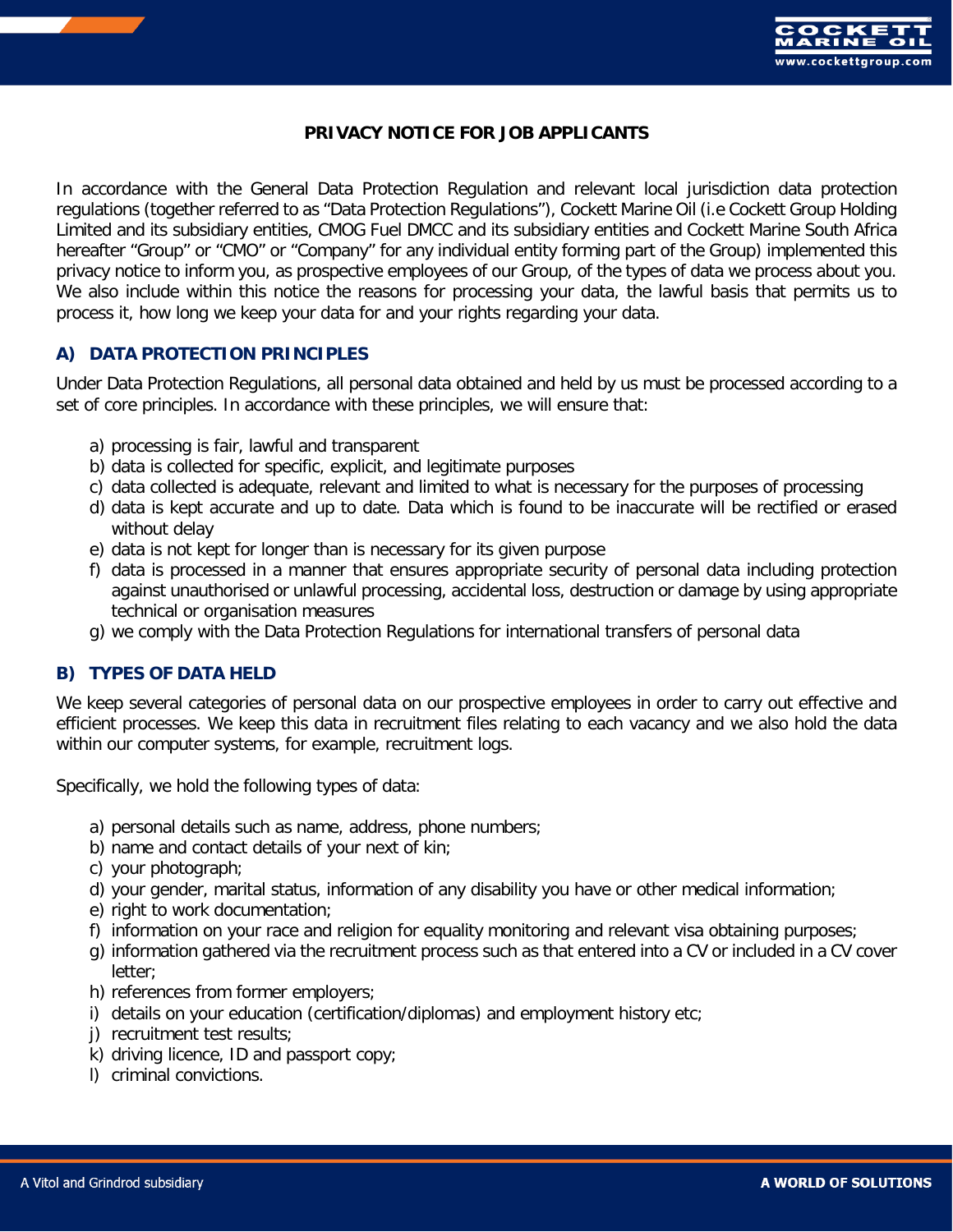

# **C) COLLECTING YOUR DATA**

You provide several pieces of data to us directly during the recruitment exercise.

In some cases, we will collect data about you from third parties, such as employment agencies, former employers when gathering references or credit reference agencies.

Should you be successful in your job application, we will gather further information from you, for example, your bank details and next of kin details, once your employment begins.

## **D) LAWFUL BASIS FOR PROCESSING**

The law on data protection allows us to process your data for certain reasons only.

The information below categorises the types of data processing we undertake and the lawful basis we rely on.

| <b>Activity requiring your data</b>                                             | <b>Lawful basis</b>      |
|---------------------------------------------------------------------------------|--------------------------|
| Carrying out checks in relation to your right to work in the respective country | Legal obligation         |
| Making reasonable adjustments for disabled employees                            | Legal obligation         |
| Making recruitment decisions in relation to both initial and subsequent         | Our legitimate interests |
| employment e.g. promotion                                                       |                          |
| Making decisions about salary and other benefits                                | Our legitimate interests |
| Making decisions about contractual benefits to provide to you                   | Our legitimate interests |
| Assessing training needs                                                        | Our legitimate interests |
| Dealing with legal claims made against us                                       | Our legitimate interests |
| Preventing fraud                                                                | Our legitimate interests |

#### **E) SPECIAL CATEGORIES OF DATA**

Special categories of data are data relating to your:

- a) health
- b) race
- c) ethnic origin
- d) religion
- e) trade union membership (where required)
- f) biometric data.

We carry out processing activities using special category data:

- a) for the purposes of equal opportunities monitoring and obtaining visas for relevant countries
- b) to determine reasonable adjustments

Most commonly, we will process special categories of data when the following applies:

- a) you have given explicit consent to the processing
- b) we must process the data in order to carry out our legal obligations
- c) we must process data for reasons of substantial public interest
- d) you have already made the data public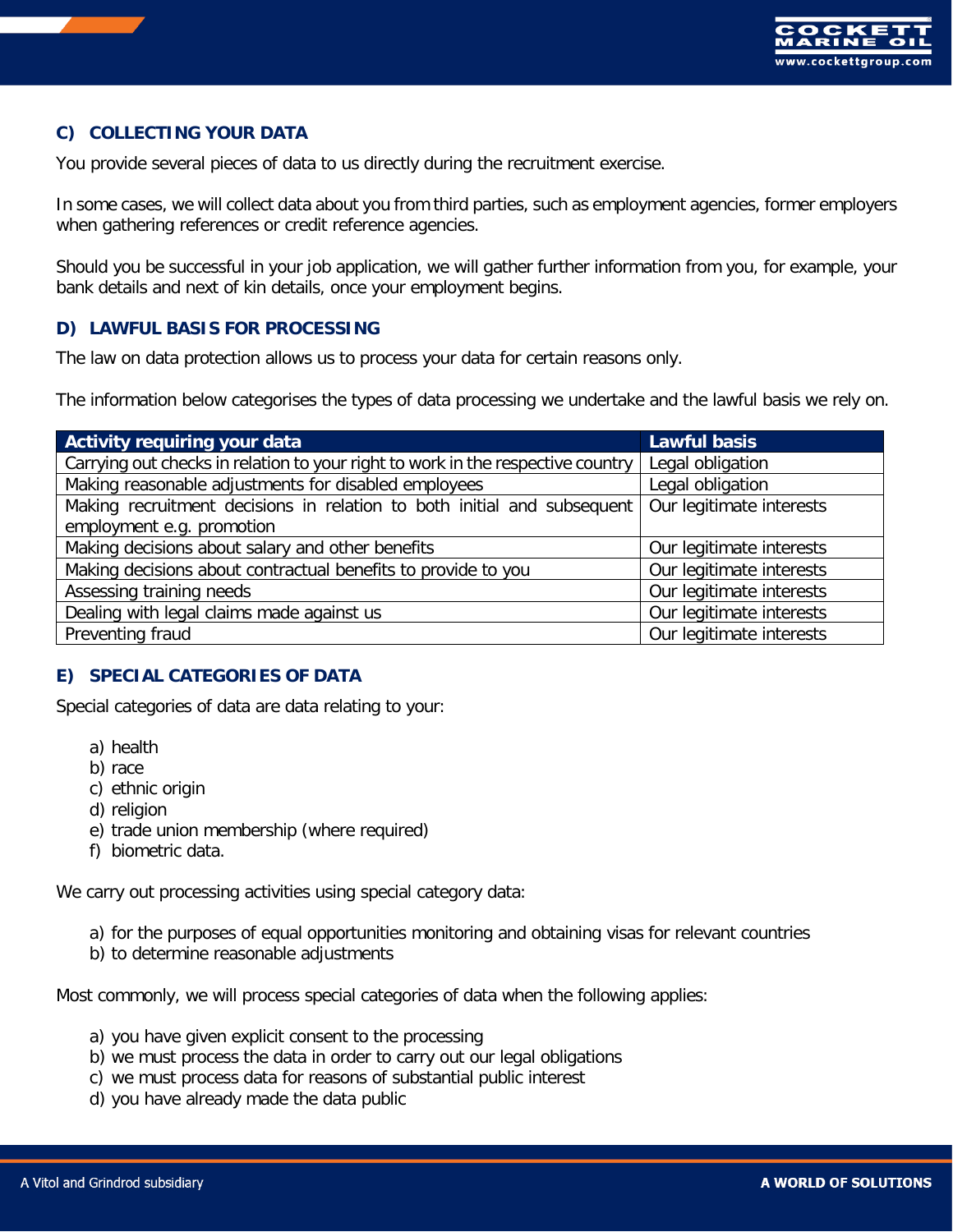

# **F) FAILURE TO PROVIDE DATA**

Your failure to provide us with data may mean that we are unable to fulfil our requirements for entering into a contract of employment with you. This could include being unable to offer you employment, or administer contractual benefits.

#### **G) CRIMINAL CONVICTION DATA**

We will only collect criminal conviction data where it is appropriate given the nature of your role and where the law permits us. This data will usually be collected at the recruitment stage, however, may also be collected during your employment. We use criminal conviction data to determine your suitability, or your continued suitability for the role. We rely on the lawful basis of legal obligation and our legitimate interests to process this data.

#### **H) WHO WE SHARE YOUR DATA WITH**

Employees within our Group who have responsibility for recruitment will have access to your data which is relevant to their function. All employees with such responsibility have been trained in ensuring data is processing in line with Data Protection Regulations.

Data is shared with third parties for the following reasons: reference and background checks, personality and psychometric tests as part of recruitment process.

We may also share your data with third parties as part of a Group sale or restructure, or for other reasons to comply with a legal obligation upon us. Third parties must implement appropriate technical and organisational measures to ensure the security of your data.

We share your data with third parties in other countries including some outside of the European Economic Area. These countries are UAE and the country of employing company and the reason for sharing with these countries is because Group Headquarters is in the UAE, travel agencies in the UAE, International Brokers in the UK, and legal, financial/accounting and employment requirements applicable in the country of employment. We have put the following measures in place to ensure that your data is transferred securely and that the bodies who receive the data that we have transferred process it in a way required by the Data Protection Regulations:

- data security measures,
- standard data protection clauses.

## **I) PROTECTING YOUR DATA**

We are aware of the requirement to ensure your data is protected against accidental loss or disclosure, destruction and abuse. We have implemented processes to guard against such.

#### **J) RETENTION PERIODS**

We only keep your data for as long as we need it for.

If your application is not successful and we have not sought consent or you have not provided consent upon our request to keep your data for the purpose of future suitable job vacancies, we will keep your data for six months once the recruitment exercise ends.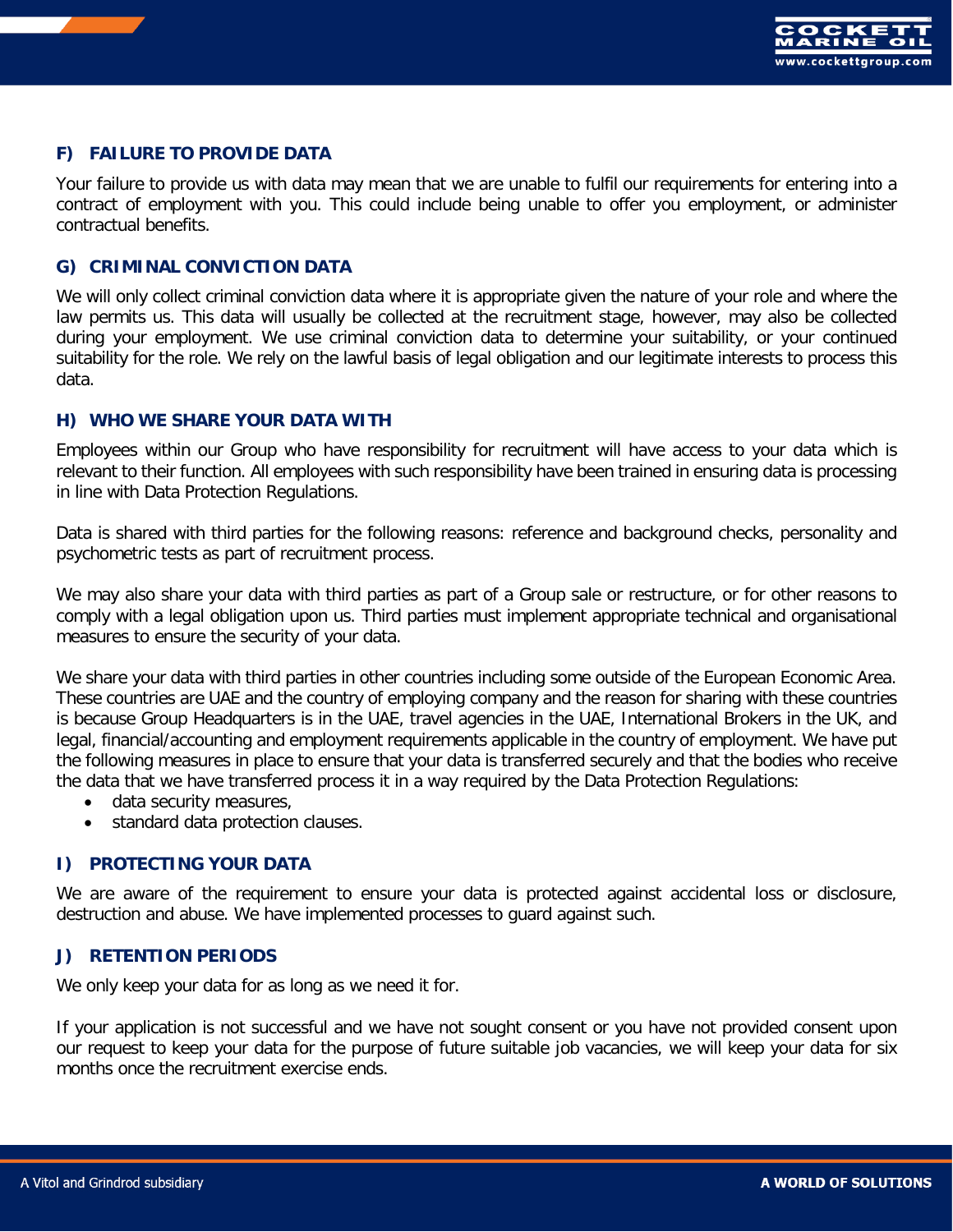

If we have sought your consent to keep your data on file for future job vacancies, and you have provided consent, we will keep your data for nine months once the recruitment exercise ends. At the end of this period, we will delete or destroy your data, unless you have already withdrawn your consent to our processing of your data in which case it will be deleted or destroyed upon your withdrawal of consent.

Where you have provided consent to our use of your data, you also have the right to withdraw that consent at any time. This means that we will stop processing your data and there will be no consequences of withdrawing consent.

If your application is successful, your data will be kept and transferred to the systems we administer for employees. We have a separate privacy notice for employees, which will be provided to you.

## **K) AUTOMATED DECISION MAKING**

Automated decision-making means making decision about you using no human involvement e.g. using computerised filtering equipment. No decision will be made about you solely on the basis of automated decision making (where a decision is taken about you using an electronic system without human involvement) which has a significant impact on you.

## **L) YOUR RIGHTS**

You have the following rights in relation to the personal data we hold on you:

- a) the right to be informed about the data we hold on you and what we do with it;
- b) the right of access to the data we hold on you. We operate a Subject Access Request procedure and all such requests will be dealt with accordingly;
- c) the right for any inaccuracies in the data we hold on you, however they come to light, to be corrected. This is also known as 'rectification';
- d) the right to have data deleted in certain circumstances. This is also known as 'erasure';
- e) the right to restrict the processing of the data;
- f) the right to transfer the data we hold on you to another party. This is also known as 'portability';
- g) the right to object to the inclusion of any information;
- h) the right to regulate any automated decision-making and profiling of personal data.

In addition to the above rights, you also have the unrestricted right to withdraw consent, that you have previously provided, to our processing of your data at any time. Withdrawing your consent means that we will stop processing the data that you had previously given us consent to use. There will be no consequences for withdrawing your consent. However, in some cases, we may continue to use the data where so permitted by having a legitimate reason for doing so.

If you wish to exercise any of the rights explained above, please contact [dataprotectionofficer@cockett.com](mailto:dataprotectionofficer@cockett.com)

#### **M) MAKING A COMPLAINT**

If you think your data rights have been breached, you are able to raise a complaint by submitting the data breach form to our Data Protection Officer.